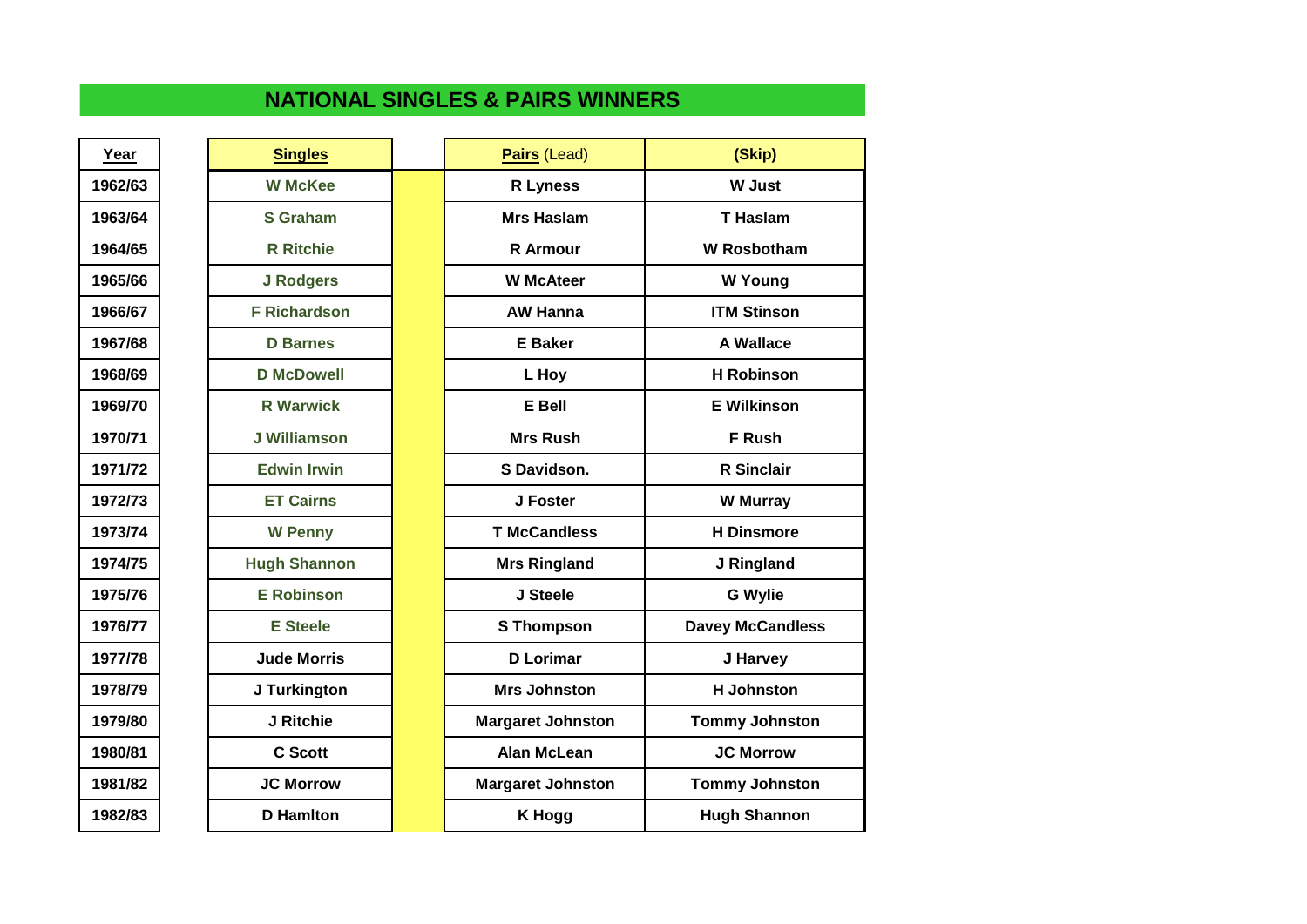| 1983/84 |
|---------|
| 1984/85 |
| 1985/86 |
| 1986/87 |
| 1987/88 |
| 1988/89 |
| 1989/90 |
| 1990/91 |
| 1991/92 |
| 1992/93 |
| 1993/94 |
| 1994/95 |
| 1995/96 |
| 1996/97 |
| 1997/98 |
| 1998/99 |
| 1999/00 |
| 2000/01 |
| 2001/02 |
| 2002/03 |
| 2003/04 |
| 2004/05 |
| 2005/06 |

| <b>B</b> Meharg         |
|-------------------------|
| <b>Curly Hopkins</b>    |
| <b>Tommy Johnston</b>   |
| <b>Wilard Watson</b>    |
| <b>Curly Hopkins</b>    |
| <b>Tommy Johnston</b>   |
| <b>Alan Laughlin</b>    |
| <b>Dessie Hamilton</b>  |
| <b>Curly Hopkins</b>    |
| <b>Alan Leonard</b>     |
| <b>Robert Hastings</b>  |
| <b>Kieran Campbell</b>  |
| <b>JR Graham</b>        |
| <b>Alan Leonard</b>     |
| <b>Colin Wilson</b>     |
| Mervyn McKeeman         |
| <b>Eugene Kelly</b>     |
| <b>Eamon McCann</b>     |
| <b>Derrick Spratt</b>   |
| <b>Rodney Kane</b>      |
| <b>Kevin Conroy</b>     |
| <b>Stephen McKinley</b> |
| <b>Mark O'Looney</b>    |

| 1983/84 | <b>B</b> Meharg         | <b>K</b> Aiken           | <b>Davey McCandless</b> |
|---------|-------------------------|--------------------------|-------------------------|
| 1984/85 | <b>Curly Hopkins</b>    | <b>Steven Brewster</b>   | <b>Edwin Irwin</b>      |
| 1985/86 | <b>Tommy Johnston</b>   | <b>Margaret Johnston</b> | <b>Tommy Johnston</b>   |
| 1986/87 | <b>Wilard Watson</b>    | <b>Steven McAllister</b> | <b>Tommy McAleavey</b>  |
| 1987/88 | <b>Curly Hopkins</b>    | <b>Steven Shimmons</b>   | <b>Alan Leonard</b>     |
| 1988/89 | <b>Tommy Johnston</b>   | <b>Mickey Lyons</b>      | <b>John Carney</b>      |
| 1989/90 | <b>Alan Laughlin</b>    | J Todd                   | <b>Robert Hastings</b>  |
| 1990/91 | <b>Dessie Hamilton</b>  | <b>Paul Canning</b>      | <b>Alan McLean</b>      |
| 1991/92 | <b>Curly Hopkins</b>    | <b>Neil Fraser</b>       | <b>David Bowman</b>     |
| 1992/93 | <b>Alan Leonard</b>     | <b>Colum McHugh</b>      | <b>Liam McHugh</b>      |
| 1993/94 | <b>Robert Hastings</b>  | <b>B</b> Prunty          | P Prunty                |
| 1994/95 | <b>Kieran Campbell</b>  | R Kee                    | <b>Tommy McAleavey</b>  |
| 1995/96 | <b>JR Graham</b>        | <b>Paul Reid</b>         | <b>Tommy McGann</b>     |
| 1996/97 | <b>Alan Leonard</b>     | <b>Jeff Miller</b>       | <b>Charlie Mearns</b>   |
| 1997/98 | <b>Colin Wilson</b>     | <b>Paddy McCready</b>    | <b>Paddy Guyler</b>     |
| 1998/99 | <b>Mervyn McKeeman</b>  | <b>Patrick Conroy</b>    | <b>Gerard Conroy</b>    |
| 1999/00 | <b>Eugene Kelly</b>     | <b>Ricky Rodgers</b>     | <b>Roy Hunter</b>       |
| 2000/01 | <b>Eamon McCann</b>     | John O'Brien             | <b>Liam Conway</b>      |
| 2001/02 | <b>Derrick Spratt</b>   | <b>Liam McHugh</b>       | <b>Colum McHugh</b>     |
| 2002/03 | <b>Rodney Kane</b>      | <b>James McCaffrey</b>   | <b>Jude Morris</b>      |
| 2003/04 | <b>Kevin Conroy</b>     | <b>Graham Christie</b>   | <b>Peter Christie</b>   |
| 2004/05 | <b>Stephen McKinley</b> | <b>Liam McHugh</b>       | <b>Colum McHugh</b>     |
| 2005/06 | <b>Mark O'Looney</b>    | <b>DJ Wilson</b>         | <b>Johnny Wilson</b>    |